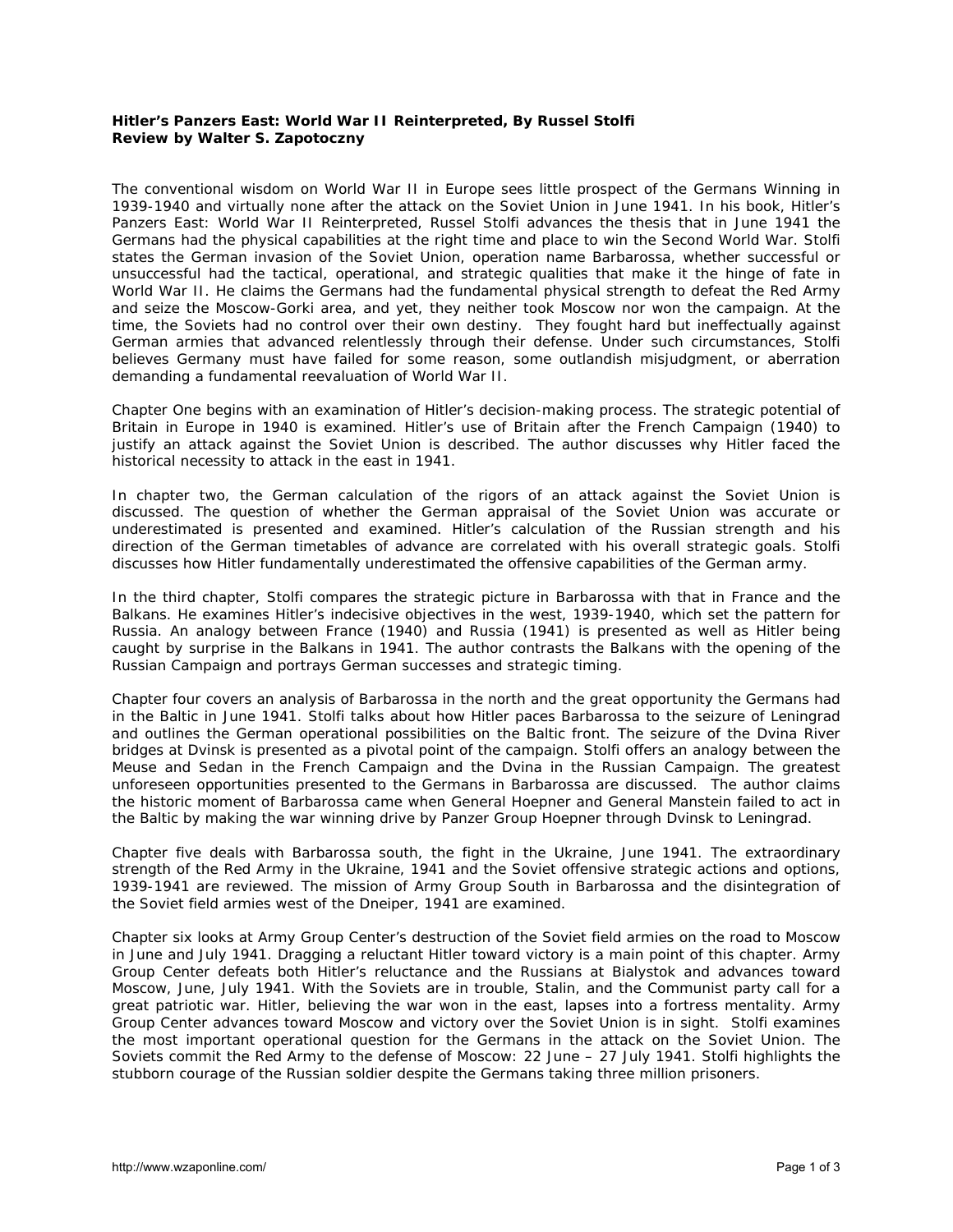In chapter seven, the author compares the fight in France with that in White Russia in June and July 1941. Conditions leading to victory in blitzkriegs and the potential for German defeat in France, 1940 are examined. The Germans attempt to throw away victory in the French Campaign, through the pre-Dunkirk orders to halt on 15 and 17 May 1941. Stolfi makes a comparison of these actions with the decisions by Hitler in Russia. The similarities between the opening battles of the French and Russian campaigns are thoroughly discussed.

Chapter eight deals with the reevaluating the German advance through White Russia in June and July 1941. The Germans seizure the land bridge to Moscow is explained. The pace of the Germans operations in White Russia and the dual role of the German mobile divisions in the battles of encirclement are highlighted in this chapter. The complexity and style of fighting in the Russian Campaign along with the breakdown of Soviet command, control, and communications are main topics.

The author discusses the German capability to advance on Moscow in August 1941 in chapter nine. The author claims that gripped by a fixation on Leningrad, Hitler vacillates over strategic objectives creating the German halt in the advance on Moscow. Hitler's decision created the turning point in World War II. The Germans destroy eight of nine Soviet field armies massed for the defense of Moscow, yet are halted before victory. The correlation between the timing of a German summer advance on Moscow and the potential defeat of the Soviet Union is made. German causalities and tank losses are discussed, contrasting numbers and qualities of the opposing tank forces.

A main question in this chapter is whether the Germans have the combat strength to seize Moscow in the summer of 1941. The importance of the German blitzkrieg is also explored in this chapter. German tank losses in the great opening battles of the Russian Campaign are compared with German tanks available for the advance on Moscow in August 1941. The reality, myth, and irony of the Soviet T-34 tank are also discussed in chapter ten.

German logistics is the theme of chapter eleven with the question of whether the Germans could have supported an advance into the Moscow-Gorki space in the summer of 1941. A logistical system for victory in the summer of 1941 including winter clothing and supplies for the Germans in 1941 is reviewed. The German logistics in Barbarossa is thoroughly examined to include: rail lines, railheads, and truck columns, the German concentration of forces against the Soviet border, and the quantity on material and mode of operations required to reach Moscow-Gorki space.

Stolfi constructs an alternate historical past in chapter twelve with the taking Moscow and defeating the Soviet Union, August-October 1941. He explores how the Germans could reach Moscow in August 1941 with the advance of Army Group Center into Moscow and beyond. Under this alternative, an early autumn drive to Gorki, September 1941, and the destabilization of the Soviet strategic position west of the Volga River is presented.

In chapter thirteen, Stolfi presents a German Fuhrer driven by a siege mentality. He examines Hitler and the most important political military decision of the  $20<sup>th</sup>$  century in the context of the Russian Campaign. Hitler's decision-making pattern is summarized. Soviet intentions in the summer of 1941 are examined as well as Hitler's aggressiveness during German initiatives in foreign policy and war, 1935-1941. The author proposes there where two Hitlers: one Hitler who demonstrated aggressiveness in his foreign policy and another who is tentative and indecisive in operational matters.

Chapter fourteen concludes the book with a discussion of popular identifications of turning points on World War II in Europe. The battles of El Alamein, Stalingrad, and Kursk are examined and rejected as a turning point in World War II in Europe. Hitler's decisions in the Russian campaign are offered as the primary reasons Germany did not defeat the Soviet Union and win World War II. Hitler's decision, Stolfi contends, was based on the Fuhrer's "siege mentality." Hitler had an ultraconservative propensity to conceptualize military campaigns as efforts to extend Germany's defensive position, rather than to effect swift and total blitzkrieg victories. If not for Hitler's interference, the German army would have driven on to victory in Russia in 1941, and by extension, victory in Europe.

If Germany had defeated the Soviet Union in 1941 and conquered all of Europe, the political and socio-economic dynamic might have been different in Europe. The political and social consequences of